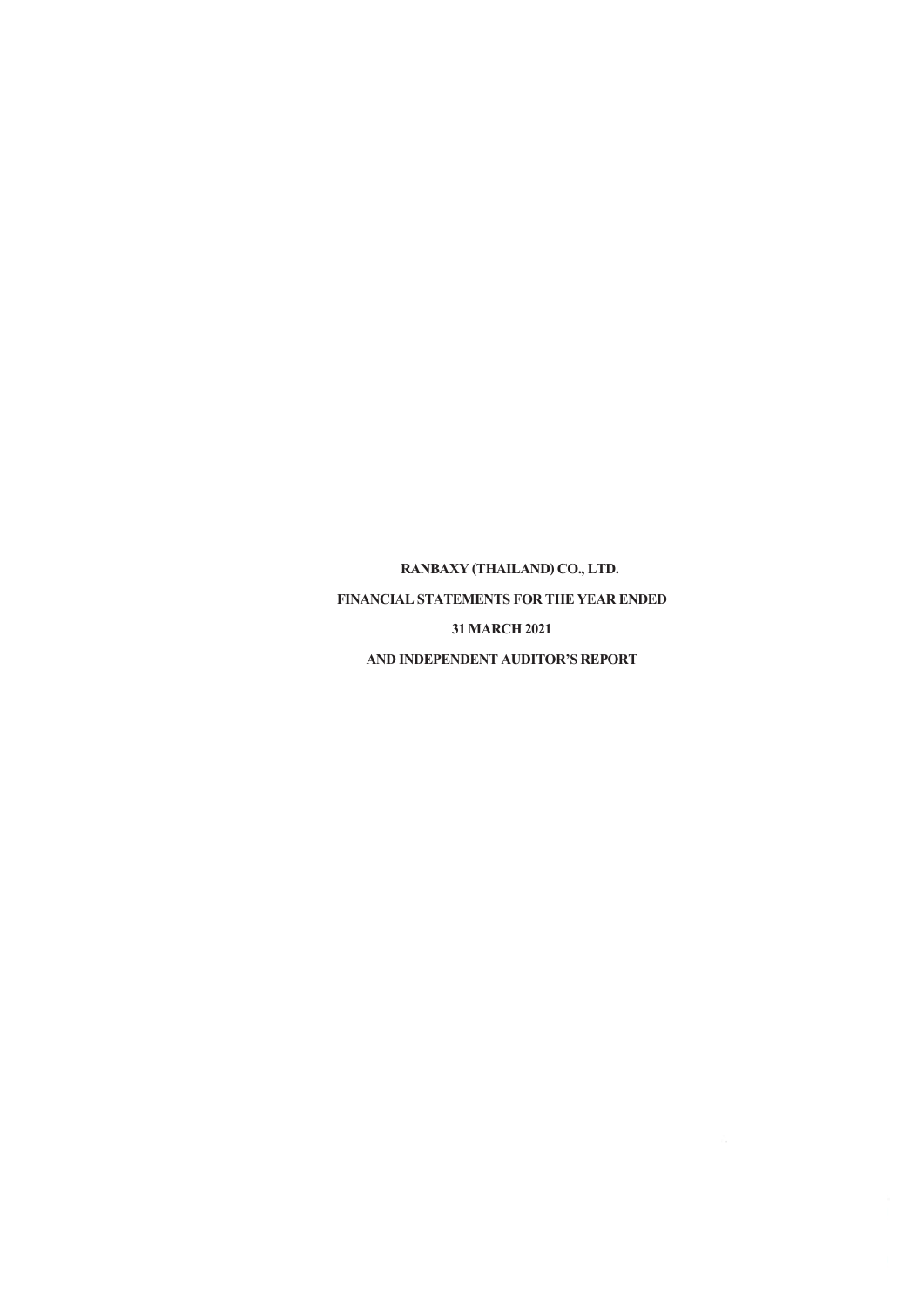#### **INDEPENDENT AUDITOR'S REPORT**

To the Shareholders of Ranbaxy (Thailand) Co., Ltd.

#### **Opinion**

I have audited the financial statements of Ranbaxy (Thailand) Co., Ltd. (the Company), which comprise the statement of financial position as at 31 March 2021, the statement of income, and statement of changes in equity for the year then ended and notes to the financial statements, including a summary of significant accounting policies.

In my opinion, the accompanying financial statements present fairly, in all material respects, the financial position of the Company as at 31 March 2021, and its financial performance for the year then ended in accordance with Thai Financial Reporting Standards for Non-Publicly Accountable Entities.

#### **Basis for Opinion**

I conducted my audit in accordance with Thai Standards on Auditing. My responsibilities under those standards are further described in the Auditor's Responsibilities for the Audit of the Financial Statements section of my report. I am independent of the Company in accordance with the Federation of Accounting Professions' Code of Ethics for Professional Accountants together with the ethical requirements that are relevant to my audit of the financial statements, and I have fulfilled my other ethical responsibilities in accordance with these requirements. I believe that the audit evidence I have obtained is sufficient and appropriate to provide a basis for my opinion.

#### **Other Matter**

The financial statements of the Company for the year ended 31 March 2020, were audited by another auditor of the same firm as myself, who expressed an unmodified opinion on the audit report date 29 April 2020.

#### **Responsibilities of Management for the Financial Statements**

Management is responsible for the preparation and fair presentation of the financial statements in accordance with Thai Financial Reporting Standards for Non-Publicly Accountable Entities, and for such internal control as management determines is necessary to enable the preparation of financial statements that are free from material misstatement, whether due to fraud or error.

In preparing the financial statements, management is responsible for assessing the Company's ability to continue as a going concern, disclosing, as applicable, matters related to going concern and using the going concern basis of accounting unless management either intends to liquidate the Company or to cease operations, or has no realistic alternative but to do so.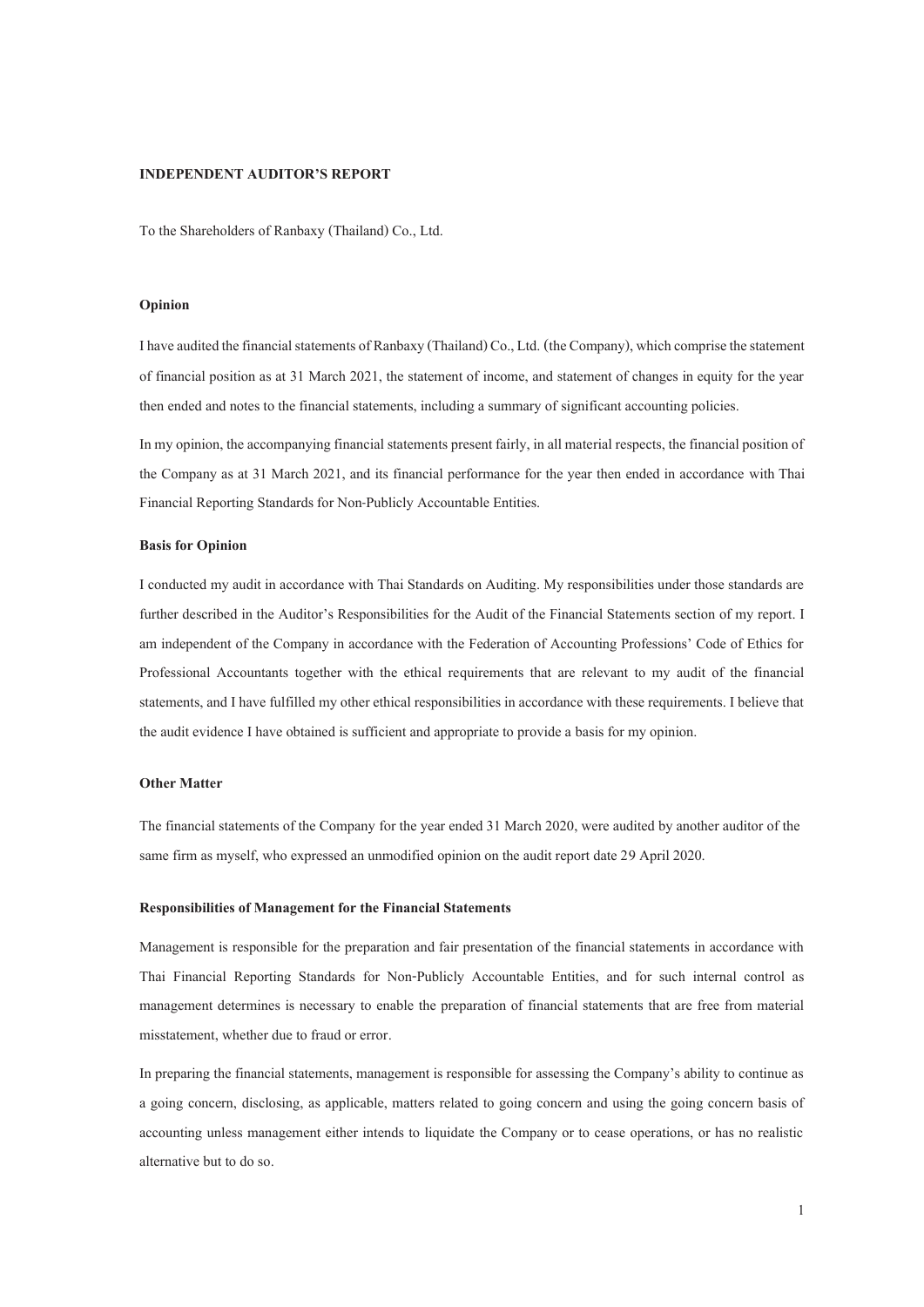#### **Auditor's Responsibilities for the Audit of the Financial Statements**

My objectives are to obtain reasonable assurance about whether the financial statements as a whole are free from material misstatement, whether due to fraud or error, and to issue an auditor's report that includes my opinion. Reasonable assurance is a high level of assurance, but is not a guarantee that an audit conducted in accordance with Thai Standards on Auditing will always detect a material misstatement when it exists. Misstatements can arise from fraud or error and are considered material if, individually or in the aggregate, they could reasonably be expected to influence the economic decisions of users taken on the basis of these financial statements.

As part of an audit in accordance with Thai Standards on Auditing, I exercise professional judgment and maintain professional skepticism throughout the audit. I also :

- Identify and assess the risks of material misstatement of the financial statements, whether due to fraud or error, design and perform audit procedures responsive to those risks, and obtain audit evidence that is sufficient and appropriate to provide a basis for my opinion. The risk of not detecting a material misstatement resulting from fraud is higher than for one resulting from error, as fraud may involve collusion, forgery, intentional omissions, misrepresentations, or the override of internal control.
- Obtain an understanding of internal control relevant to the audit in order to design audit procedures that are appropriate in the circumstances, but not for the purpose of expressing an opinion on the effectiveness of the Company's internal control.
- x Evaluate the appropriateness of accounting policies used and the reasonableness of accounting estimates and related disclosures made by management.
- Conclude on the appropriateness of management's use of the going concern basis of accounting and, based on the audit evidence obtained, whether a material uncertainty exists related to events or conditions that may cast significant doubt on the Company's ability to continue as a going concern. If I conclude that a material uncertainty exists, I am required to draw attention in my auditor's report to the related disclosures in the financial statements or, if such disclosures are inadequate, to modify my opinion. My conclusions are based on the audit evidence obtained up to the date of my auditor's report. However, future events or conditions may cause the Company to cease to continue as a going concern.
- x Evaluate the overall presentation, structure and content of the financial statements, including the disclosures, and whether the financial statements represent the underlying transactions and events in a manner that achieves fair presentation.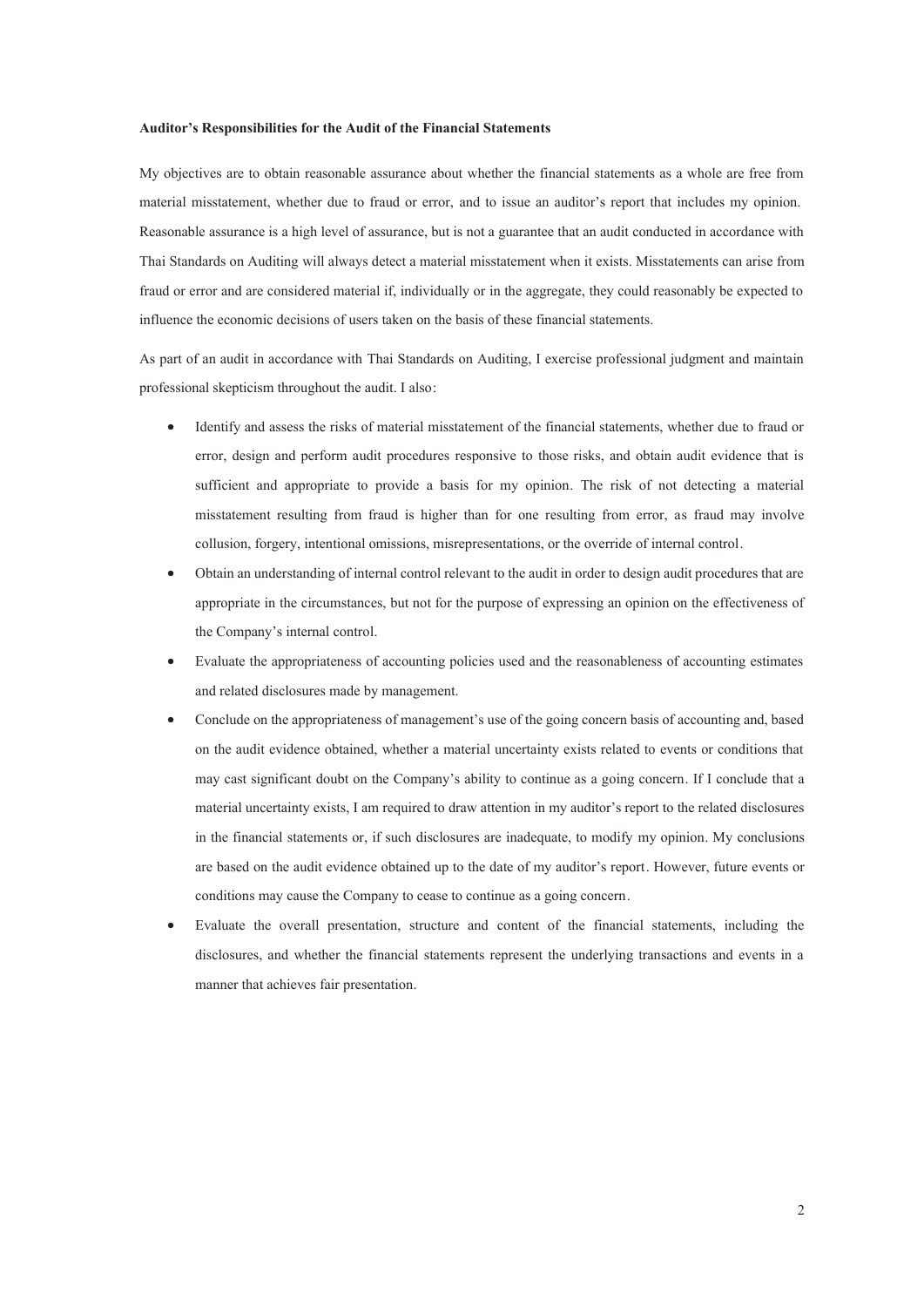I communicate with management regarding, among other matters, the planned scope and timing of the audit and significant audit findings, including any significant deficiencies in internal control that I identify during my audit.

## **Wannawat Hemachayart**

Certified Public Accountant (Thailand) No .7049

**Mazars Limited** 

Bangkok 26 April 2021

3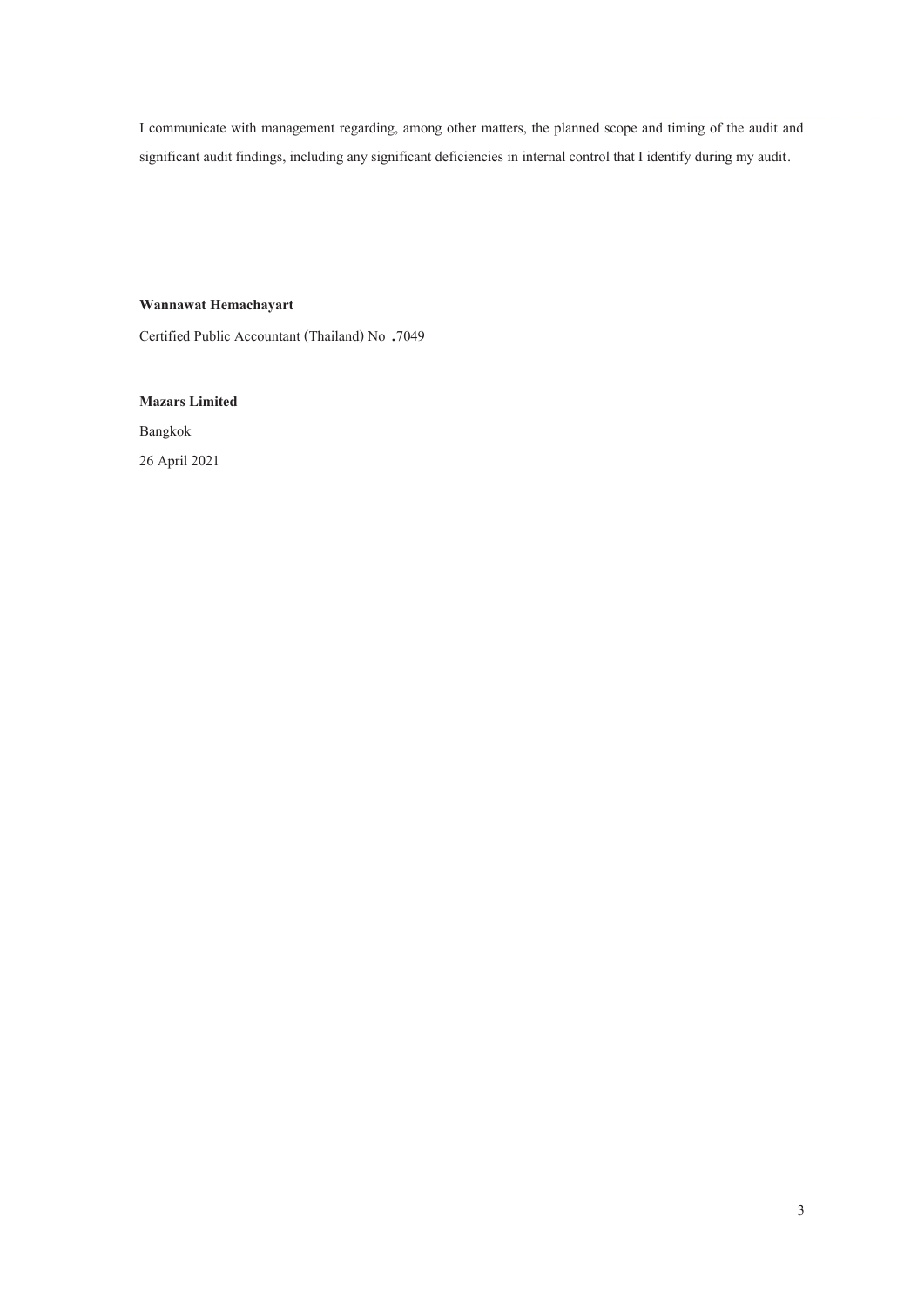# **Statement of financial position**

# **As at 31 March 2021**

## **Assets**

|                                      |              | In Baht     |             |
|--------------------------------------|--------------|-------------|-------------|
|                                      | <b>Notes</b> | 2021        | 2020        |
| <b>Current</b> assets                |              |             |             |
| Cash and cash equivalents            | 4            | 87,788,132  | 43,771,479  |
| Trade and other accounts receivable  | 5            | 131,747,507 | 181,243,252 |
| Inventories                          | 6            | 193,574,141 | 126,913,014 |
| <b>Total current assets</b>          |              | 413,109,780 | 351,927,745 |
| Non-current assets                   |              |             |             |
| Leasehold improvements and equipment | 7            | 2,017,227   | 3,274,144   |
| Intangible assets                    | 8            | 77,457,373  | 95,677,482  |
| Refundable deposits                  |              | 741,690     | 741,690     |
| <b>Total non-current assets</b>      |              | 80,216,290  | 99,693,316  |
| <b>Total assets</b>                  |              | 493,326,070 | 451,621,061 |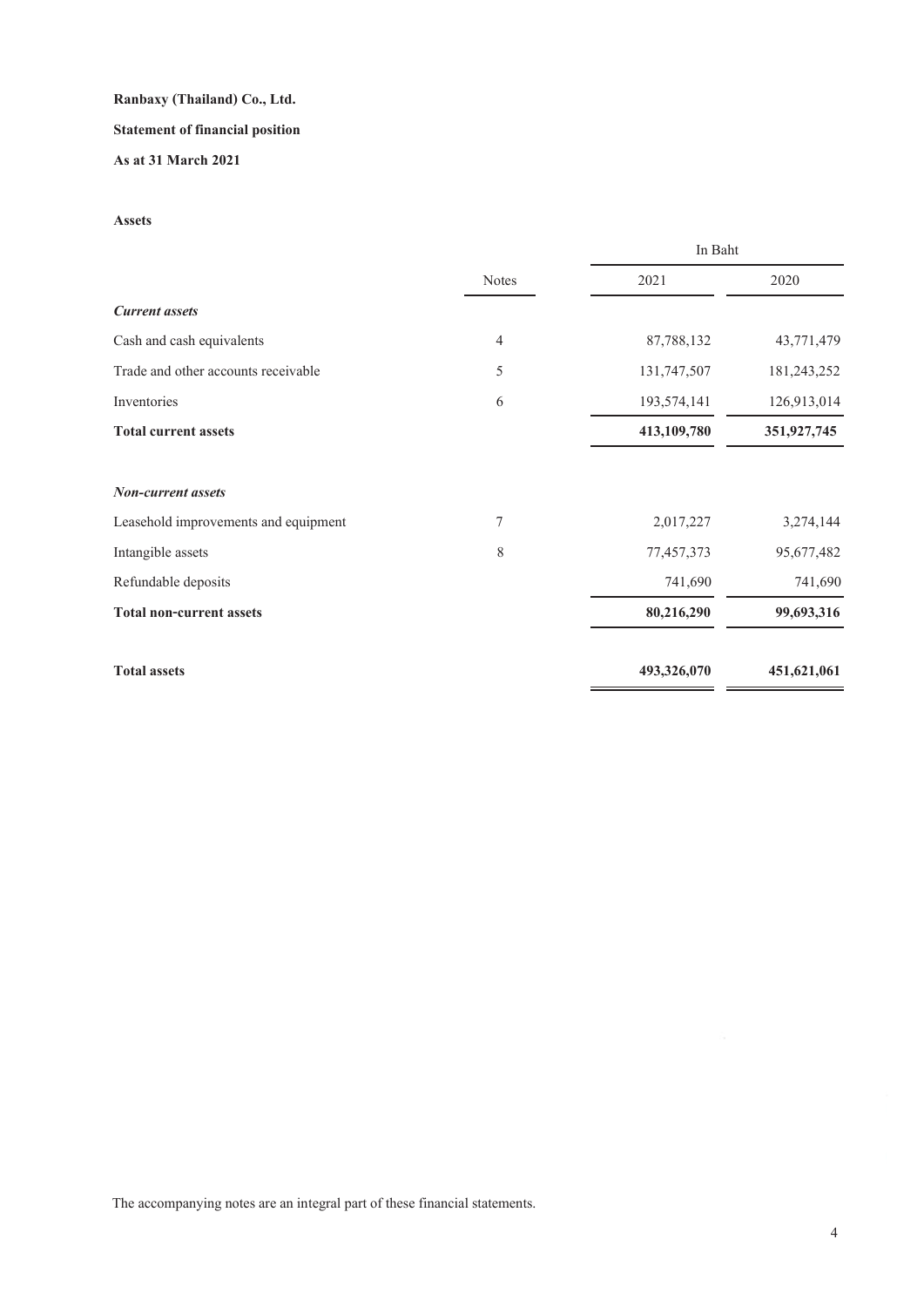# **Statement of financial position**

**As at 31 March 2021**

# **Liabilities and equity**

|                                            |              | In Baht      |              |
|--------------------------------------------|--------------|--------------|--------------|
|                                            | <b>Notes</b> | 2021         | 2020         |
| <b>Current liabilities</b>                 |              |              |              |
| Trade and other accounts payable           | 9            | 268,874,936  | 229,179,565  |
| <b>Total current liabilities</b>           |              | 268,874,936  | 229,179,565  |
| <b>Non-current liabilities</b>             |              |              |              |
| Provision for decommissioning costs        |              | 250,000      | 250,000      |
| Employee benefit obligations               | 10           | 11,495,119   | 11,159,644   |
| Long term loans                            | 11           | 110,297,417  | 118,187,280  |
| <b>Total non-current liabilities</b>       |              | 122,042,536  | 129,596,924  |
| <b>Total liabilities</b>                   |              | 390,917,472  | 358,776,489  |
| <b>Equity</b>                              |              |              |              |
| Share capital                              |              |              |              |
| - Authorised share capital                 |              |              |              |
| 1,150,158 ordinary shares of Baht 100 each |              | 115,015,800  | 115,015,800  |
| - Issued and paid-up share capital         |              |              |              |
| 1,150,158 ordinary shares of Baht 100 each |              | 115,015,800  | 115,015,800  |
| Deficit                                    |              | (12,607,202) | (22,171,228) |
| <b>Total equity</b>                        |              | 102,408,598  | 92,844,572   |
| <b>Total liabilities and equity</b>        |              | 493,326,070  | 451,621,061  |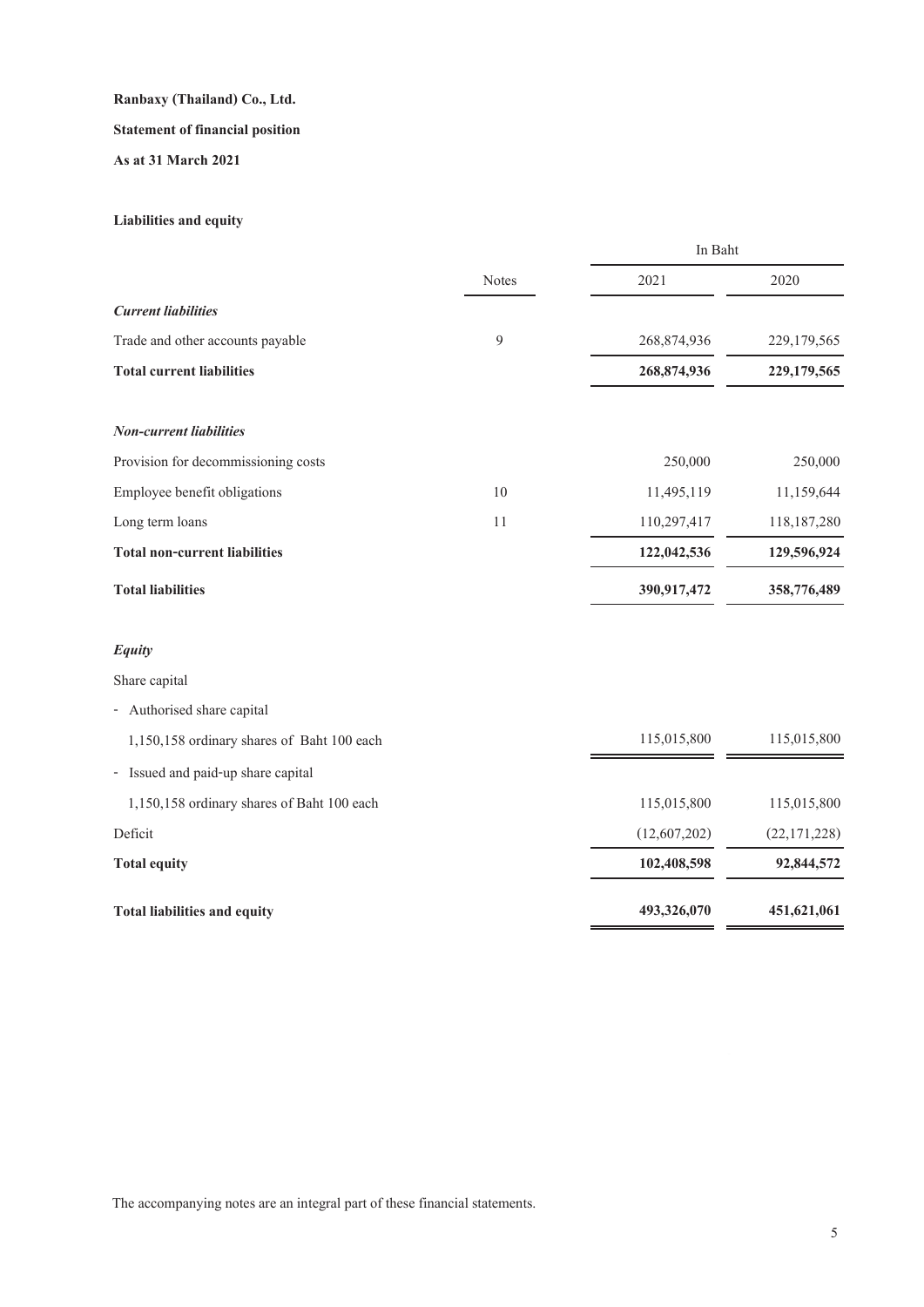# **Statement of income**

# **For the year ended 31 March 2021**

|                                   |      | In Baht       |             |
|-----------------------------------|------|---------------|-------------|
|                                   | Note | 2021          | 2020        |
| Revenues                          |      |               |             |
| Revenues from sale of goods       |      | 646, 674, 013 | 730,964,036 |
| Other income                      |      | 76,724        | 71,929      |
| Gain on exchange rate             |      | 11,651,613    |             |
| <b>Total revenues</b>             |      | 658,402,350   | 731,035,965 |
| <b>Expenses</b>                   |      |               |             |
| Cost of sale of goods             | 6    | 440,539,701   | 510,678,465 |
| Selling expenses                  |      | 149,199,204   | 164,212,968 |
| Administrative expenses           |      | 59,070,202    | 56,280,858  |
| Loss on exchange rate             |      |               | 7,694,352   |
| <b>Total expenses</b>             |      | 648,809,107   | 738,866,643 |
| Profit (loss) before finance cost |      | 9,593,243     | (7,830,678) |
| Finance cost                      |      | 29,217        |             |
| Profie (loss) for the year        |      | 9,564,026     | (7,830,678) |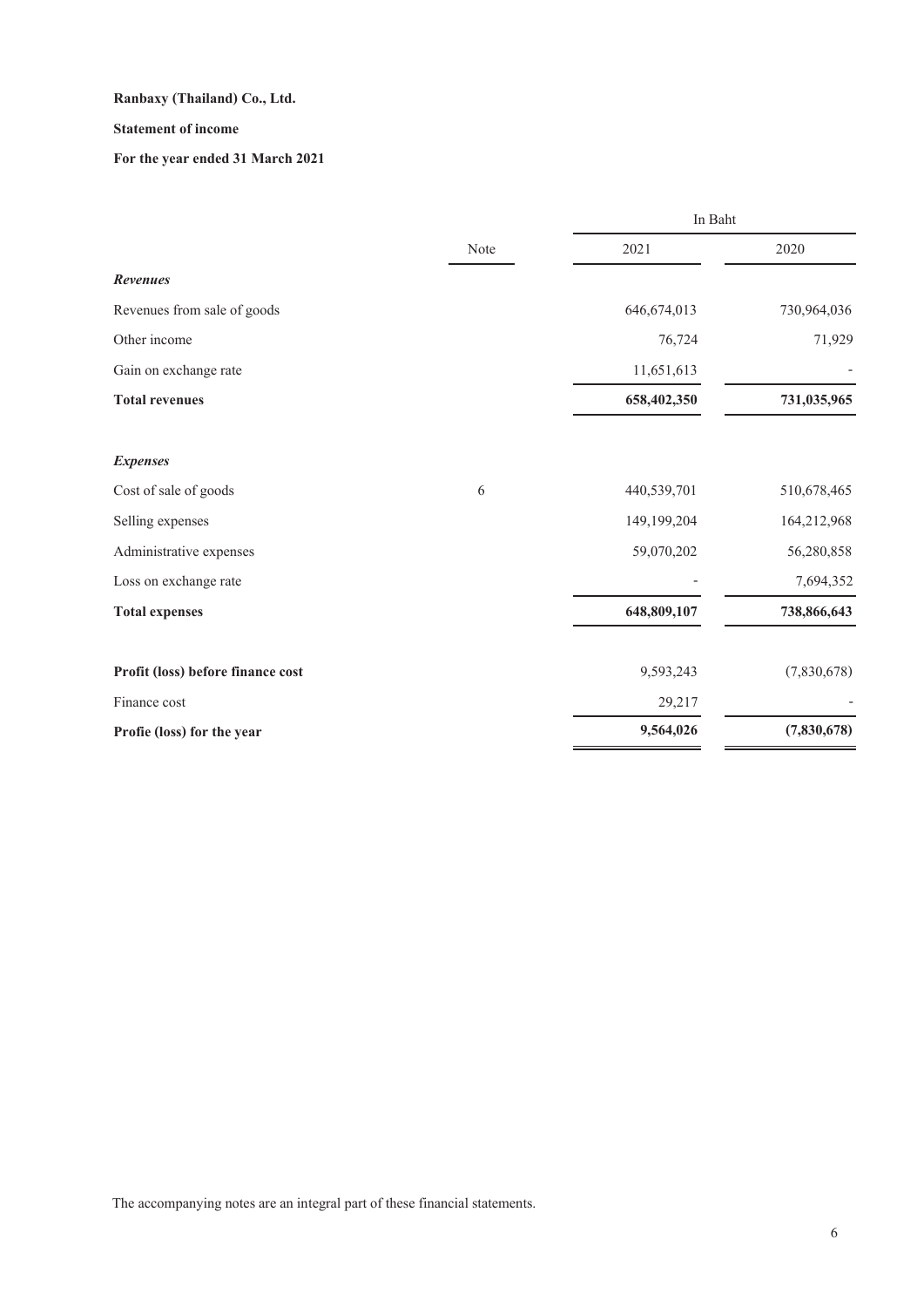# **Statement of changes in equity**

# **For the year ended 31 March 2021**

|                                 |                    | In Baht      |              |
|---------------------------------|--------------------|--------------|--------------|
|                                 | Issued and paid-up |              |              |
|                                 | share capital      | Deficit      | Total equity |
| Balance at 1 April 2019         | 115,015,800        | (14,340,550) | 100,675,250  |
| Loss for the year               |                    | (7,830,678)  | (7,830,678)  |
| <b>Balance at 31 March 2020</b> |                    |              |              |
| and 1 April 2020                | 115,015,800        | (22,171,228) | 92,844,572   |
| Profit for the year             |                    | 9,564,026    | 9,564,026    |
| Balance at 31 March 2021        | 115,015,800        | (12,607,202) | 102,408,598  |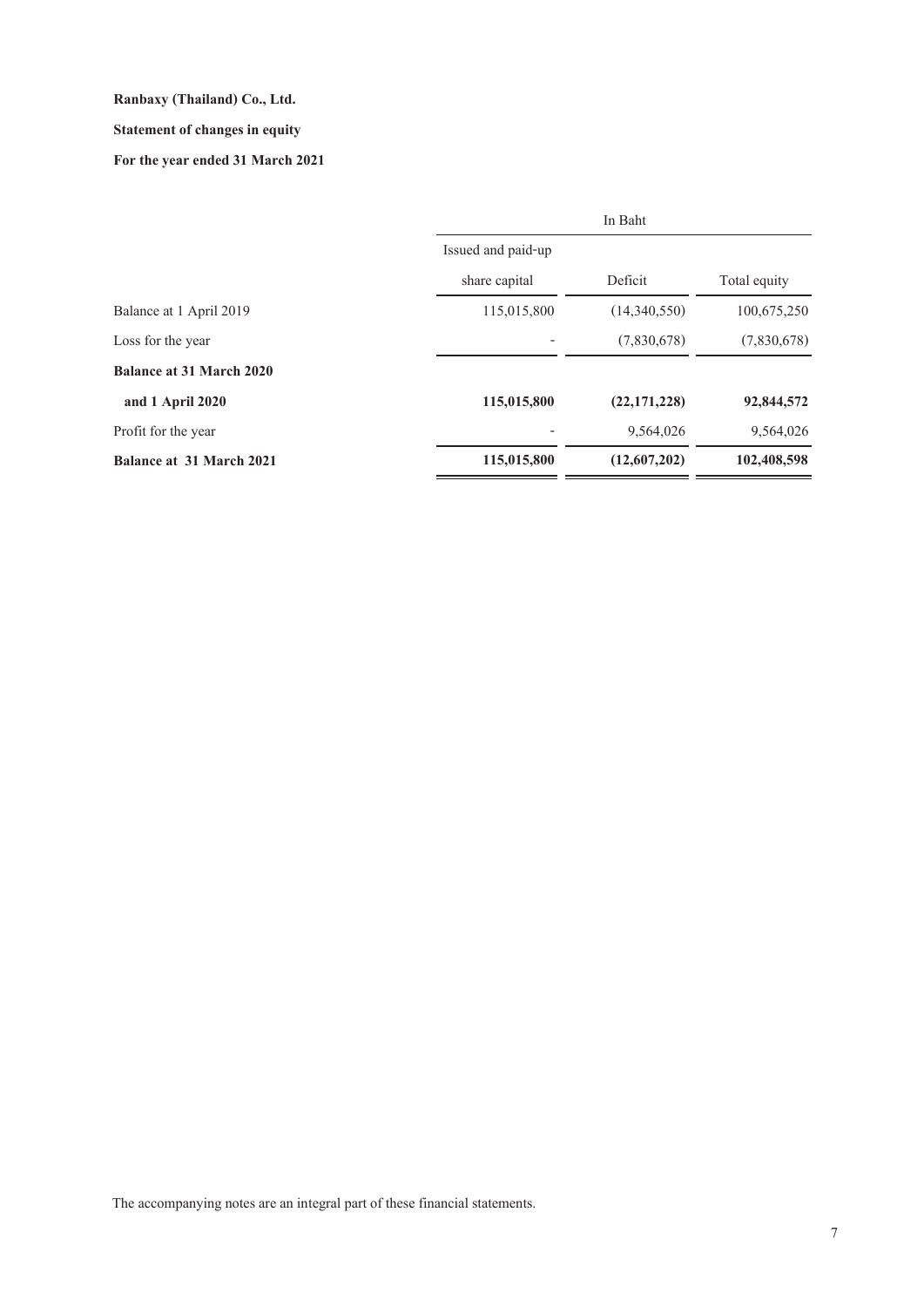**Ranbaxy (Thailand) Co., Ltd. Notes to the financial statements For the year ended 31 March 2021** 

These notes form an integral part of the financial statements.

The financial statements issued for Thai statutory and regulatory reporting purposes are prepared in the Thai language. These English language financial statements have been prepared from the Thai language statutory financial statements, and were approved and authorised for issue by the Board of Directors on 26 April 2021.

#### **1. General information**

Ranbaxy (Thailand) Co., Ltd., the "Company", is incorporated in Thailand and has its registered head office at 475, Siripinyo Building  $8<sup>th</sup>$  Floor, Si Ayutthaya Road, Rajathevi, Bangkok, Thailand.

The Company's major shareholders during the financial year is Sun Pharma (Netherlands) B.V. which is incorporated in the Netherlands.

The Company is engaged in marketing and selling pharmaceutical products.

#### **2. Basis of preparation of the financial statements**

The financial statements are prepared in accordance with the Thai Financial Reporting Standard for Non-Publicly Accountable Entities (TFRS for NPAEs); guidelines promulgated by the Federation of Accounting Professions (TFAC).

The financial statements are prepared and presented in Thai Baht, rounded in the notes to the financial statements to the nearest thousand. They are prepared on the historical cost basis except as stated in the accounting policies.

The preparation of financial statements in conformity with TFRS for NPAEs requires management to make judgements, estimates and assumptions that affect the application of policies and reported amounts of assets, liabilities, income and expenses. Actual results may differ from estimates.

Estimates and underlying assumptions are reviewed on an ongoing basis. Revisions to accounting estimates are recognised in the year in which estimates are revised and in any future periods affected.

#### **3. Significant accounting policies**

The accounting policies set out below have been applied consistently to all periods presented in these financial statements.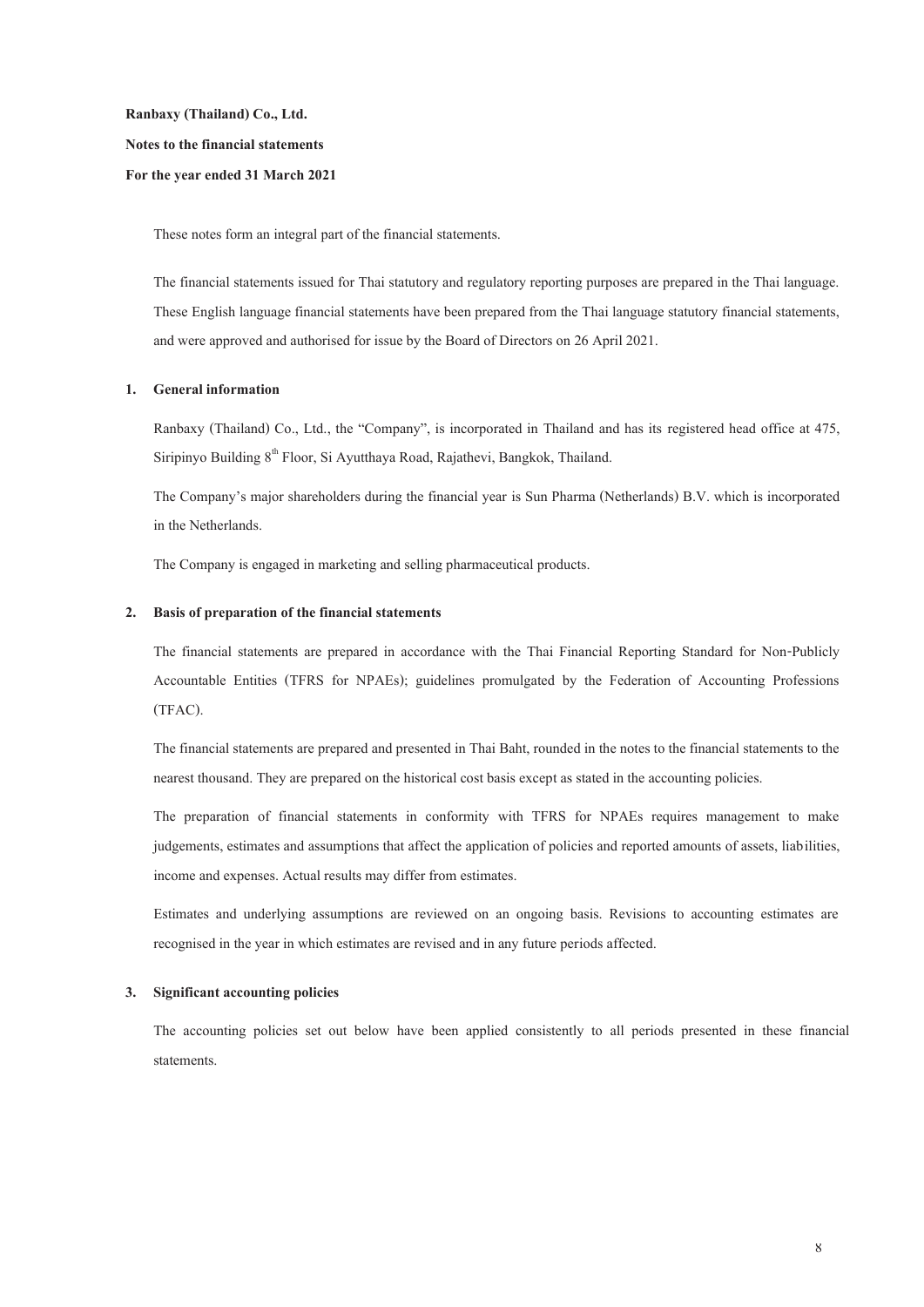**Ranbaxy (Thailand) Co., Ltd. Notes to the financial statements For the year ended 31 March 2021** 

#### *(a) Foreign currencies*

#### *Foreign currency transactions*

Transactions in foreign currencies are translated to Thai Baht at the foreign exchange rates ruling at the dates of the transactions.

Monetary assets and liabilities denominated in foreign currencies at the reporting date are translated to Thai Baht at the foreign exchange rates ruling at that date. Foreign exchange differences arising on translation are recognised in the statement of income.

Non-monetary assets and liabilities measured at cost in foreign currencies are translated to Thai Baht using the foreign exchange rates ruling at the dates of the transactions.

#### *(b) Cash and cash equivalents*

Cash and cash equivalents comprise cash balances and call deposits.

#### *(c) Trade and other accounts receivable*

Trade and other accounts receivable are stated at their invoice value less allowance for doubtful accounts.

The allowance for doubtful accounts is assessed primarily on analysis of payment histories and future expectations of customer payments. Bad debts are written off when incurred.

Bad debts recovered are recognised in other income in the statement of income.

#### *(d) Inventories*

Inventories are stated at the lower of cost or net realisable value.

Cost is calculated using the weighted average cost principle, and comprises all costs of purchase, costs of conversion and other costs incurred in bringing the inventories to their present location and condition.

Net realisable value is the estimated selling price in the ordinary course of business less the estimated costs to complete and to make the sale.

#### *(e) Leasehold improvements and equipment*

Leasehold improvements and equipment are stated at cost less accumulated depreciation and losses on decline in value.

Cost includes expenditure that is directly attributable to the acquisition of the asset and any other costs directly attributable to bringing the assets to a working condition for their intended use, the costs of dismantling and removing the items and restoring the site on which they are located. Purchased software that is integral to the functionality of the related equipment is capitalised as part of that equipment.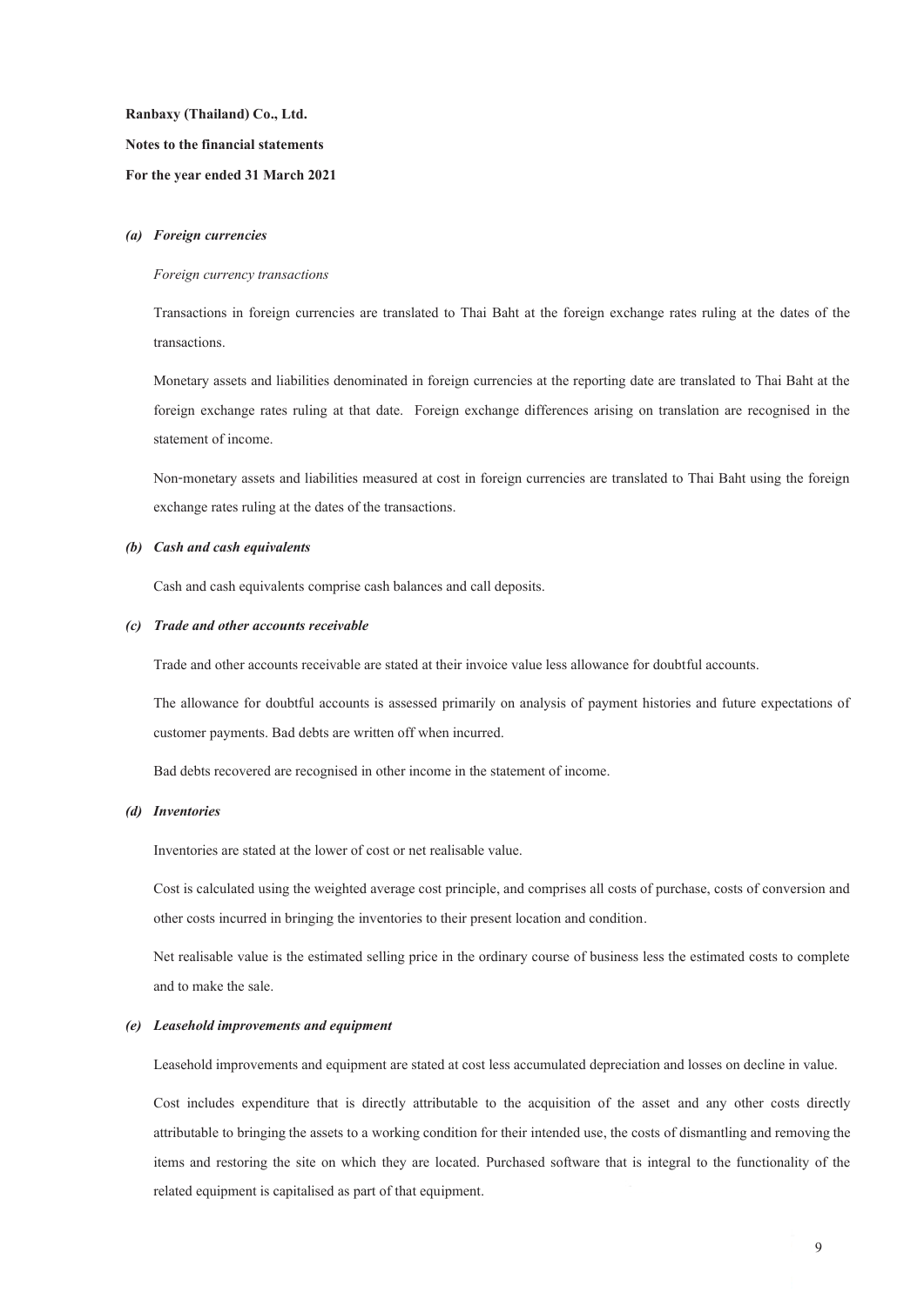# **Ranbaxy (Thailand) Co., Ltd. Notes to the financial statements For the year ended 31 March 2021**

When parts of an item of leasehold improvements and equipment have different useful lives, they are accounted for as separate items (major components) of leasehold improvements and equipment.

Gains or losses on disposal of an item of leasehold improvements and equipment are determined by comparing the proceeds from disposal with the carrying amount of leasehold improvements and equipment, and are recognised net within other income in the statement of income.

#### *Subsequent costs*

The cost of replacing a part of an item of leasehold improvements and equipment is recognised in the carrying amount of the item if it is probable that the future economic benefits embodied within the part will flow to the Company, and its cost can be measured reliably. The carrying amount of the replaced part is derecognised. The costs of the day-to-day servicing of leasehold improvements and equipment are recognised in the statement of income as incurred.

#### *Depreciation*

Depreciation is calculated based on the depreciable amount, which is the cost of an asset, or other amount substituted for cost, less its residual value.

Depreciation is charged to the statement of income on a straight-line basis over the estimated useful lives of each component of an item of leasehold improvements and equipment. The estimated useful lives are as follows:

| Computers              | 3 years |
|------------------------|---------|
| Office equipment       | 5 years |
| Furniture and fixtures | 5 years |
| Leasehold improvements | 3 years |

#### *(f) Intangible assets*

#### *Goodwill*

Goodwill presented as intangible assets in the financial statements is the excess of the purchase price over the fair market value of purchased assets as of the acquisition date.

#### *Other intangible assets*

Intangible assets that are acquired by the Company are stated at cost less accumulated amortisation and losses on decline in value.

#### *Amortisation*

Amortisation is calculated based on the cost of the asset, or other amount substituted for cost, less its residual value.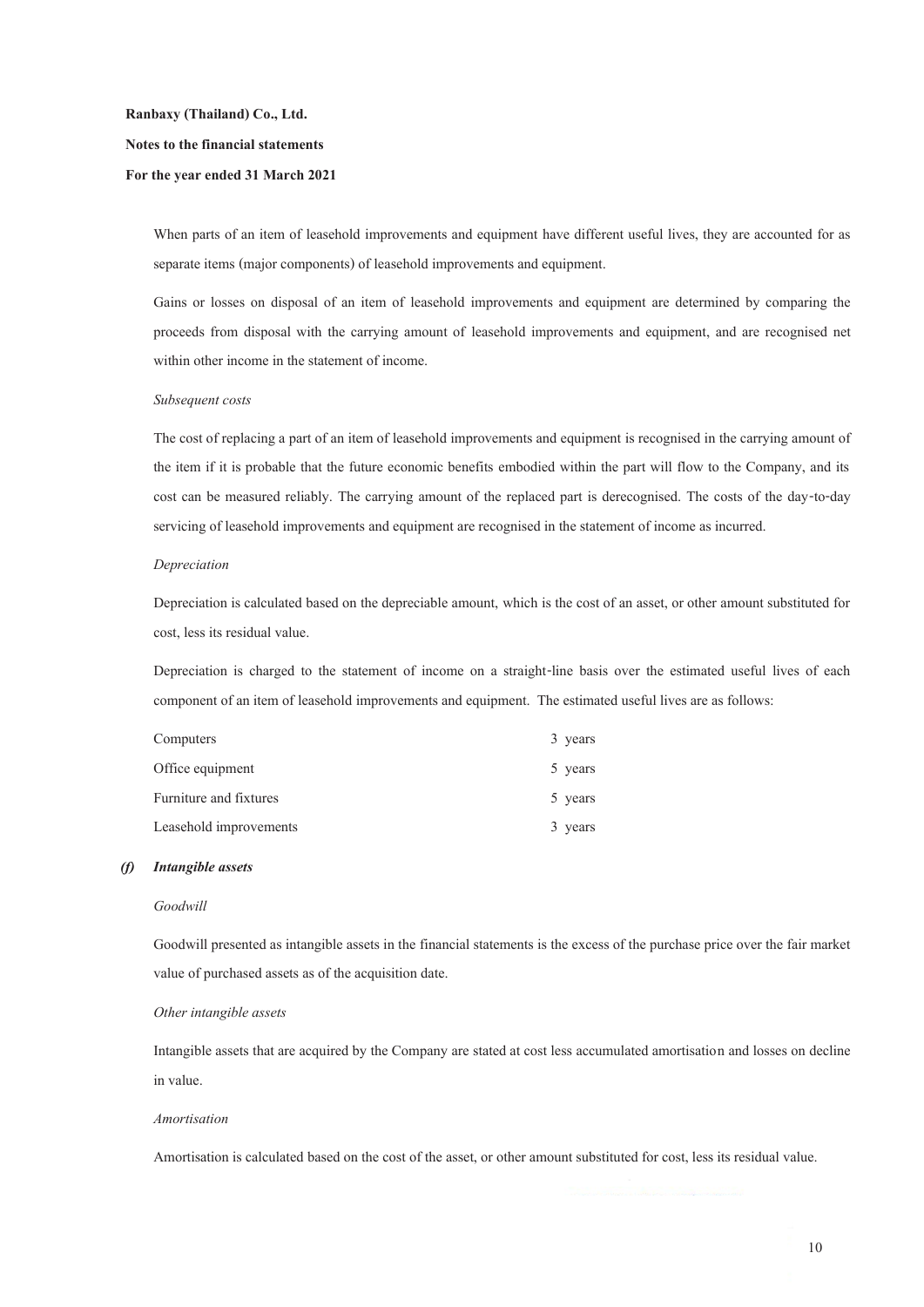**Ranbaxy (Thailand) Co., Ltd. Notes to the financial statements** 

#### **For the year ended 31 March 2021**

Amortisation is recognised in the statement of income on a straight-line basis over the estimated useful lives of intangible assets, from the date that they are available for use, since this most closely reflects the expected pattern of consumption of the future economic benefits embodied in the asset. The estimated useful lives of software licenses for the current and comparative periods are as follow:

| Distributor license | 5 years  |
|---------------------|----------|
| Software license    | 3 years  |
| Trademark           | 10 years |
| Goodwill            | 10 years |

#### *(g) Loss on decline in value*

The carrying amounts of the Company's assets are reviewed at each reporting date to determine whether there is any indication of a permanent decline in value. If any such indication exists, the assets' recoverable amounts are estimated. A loss on decline in value is recognised in the statement of income unless it reverses a previous revaluation credited to equity, in which case it is charged to equity.

#### *(h) Trade and other accounts payable*

Trade and other accounts payable are stated at cost.

#### *(i) Provisions*

A provision is recognised if, as a result of a past event, the Company has a present legal or constructive obligation that can be estimated reliably, and it is probable that an outflow of economic benefits will be required to settle the obligation. Provisions are determined by the best estimate method.

#### *Employee benefits*

Obligations for retired benefits and other long-term employee benefits are recognised using the best estimate method at the reporting date.

#### *(j) Revenues*

Revenue excludes value added taxes and is arrived at after deduction of trade discounts.

#### *Sale of goods*

Revenue is recognised in the statement of income when the significant risks and rewards of ownership have been transferred to the buyer. No revenue is recognised if there is continuing management involvement with the goods or there are significant uncertainties regarding recovery of the consideration due, associated costs or the probable return of goods.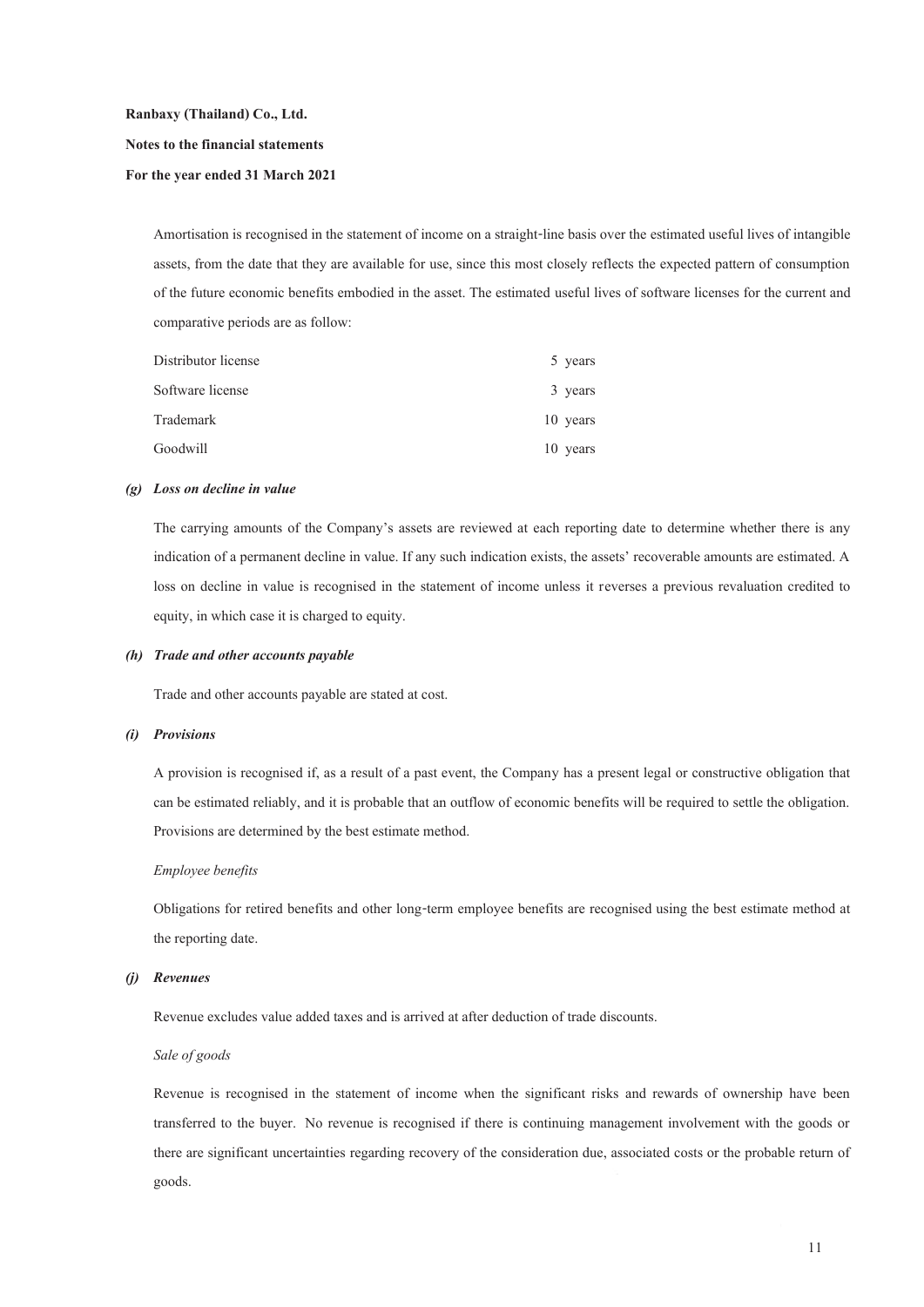# **Ranbaxy (Thailand) Co., Ltd. Notes to the financial statements**

## **For the year ended 31 March 2021**

#### *(k) Expenses*

#### *Operating lease*

Payments made under operating leases are recognised in the statement of income on a straight line basis over the term of the lease.

#### *Finance costs*

Interest expenses and similar costs are charged to the statement of income for the period in which they are incurred.

#### *(l) Income tax*

Income tax on the profit or loss for the year comprises current tax. Current tax is the expected tax payable on the taxable income for the year, using tax rates enacted at the reporting date, and any adjustment to tax payable in respect of previous years.

In determining the amount of current tax, the Company takes into account the impact of uncertain tax positions and whether additional taxes and interest may be due. The Company believes that its accruals for tax liabilities are adequate for all open tax years based on its assessment of many factors, including interpretations of tax law and prior experience. This assessment relies on estimates and assumptions and may involve a series of judgements about future events. New information may become available that causes the Company to change its judgement regarding the adequacy of existing tax liabilities; such changes to tax liabilities will impact tax expense in the period that such a determination is made.

## **4. Cash and cash equivalents**

|                                   | In thousand Baht |        |
|-----------------------------------|------------------|--------|
|                                   | 2021             | 2020   |
| Cash on hand                      |                  |        |
| Cash at banks - currents accounts | 13,493           | 43     |
| Cash at banks - savings accounts  | 74,295           | 43,727 |
| <b>Total</b>                      | 87,788           | 43,771 |
|                                   |                  |        |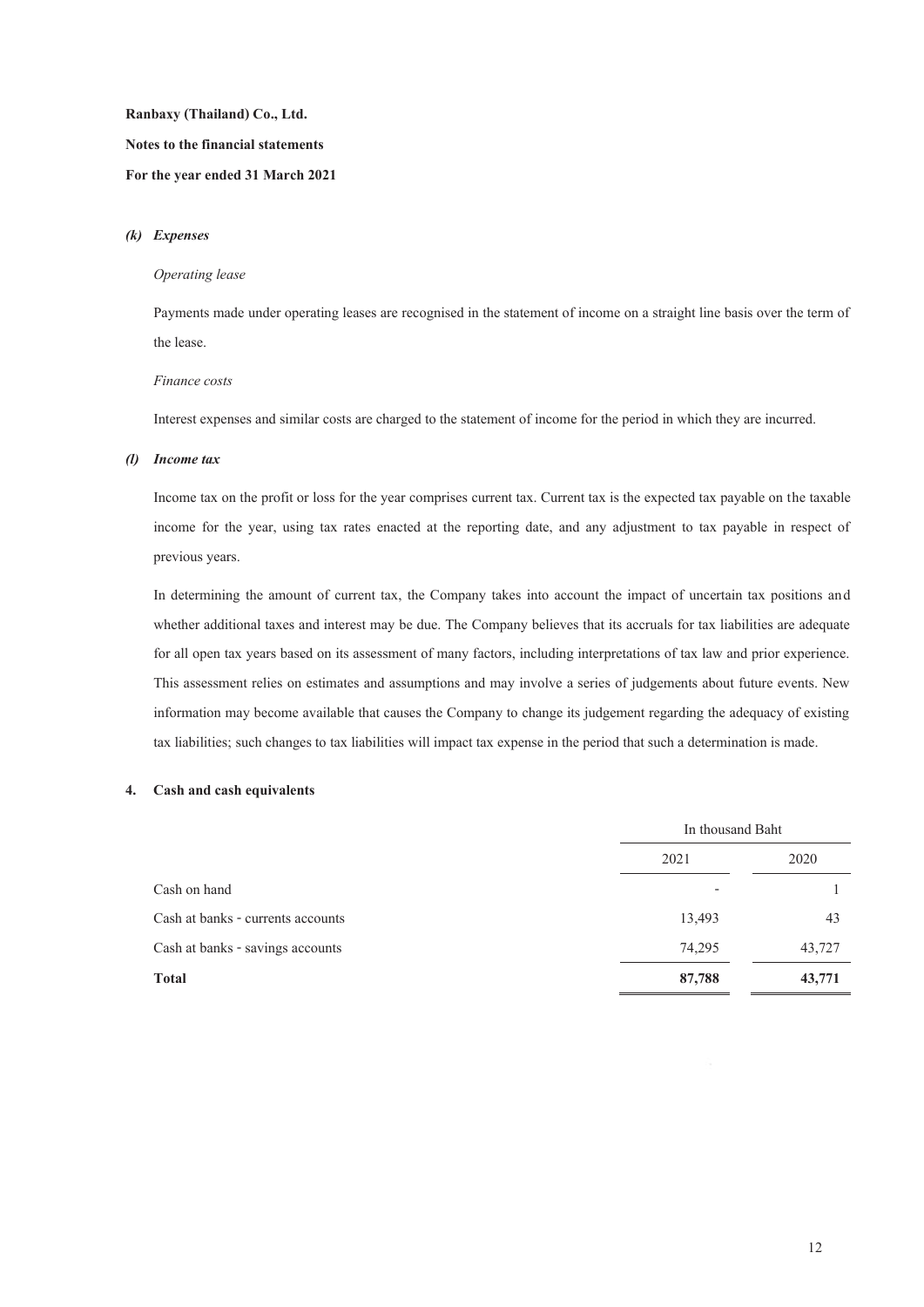**Notes to the financial statements** 

**For the year ended 31 March 2021** 

## **5. Trade and other accounts receivable**

|                           | In thousand Baht |         |
|---------------------------|------------------|---------|
|                           | 2021             | 2020    |
| Trade accounts receivable | 130,796          | 179,506 |
| VAT receivables           | $\overline{a}$   | 115     |
| Employee advances         | 195              | 203     |
| Others                    | 757              | 1,419   |
| <b>Total</b>              | 131,748          | 181,243 |

# **6. Inventories**

|                                                          | In thousand Baht |           |
|----------------------------------------------------------|------------------|-----------|
|                                                          | 2021             | 2020      |
| Raw materials                                            | 11,098           | 6,319     |
| Packing materials                                        | 4,908            | 2,605     |
| Work in process                                          | 3,997            | 2,209     |
| Finished goods                                           | 165,488          | 102,581   |
| Goods in transit                                         | 17,427           | 25,531    |
| Less allowance for decline in value                      | (9,344)          | (12, 332) |
| <b>Net</b>                                               | 193,574          | 126,913   |
| Inventories recognised as an expense in 'cost of goods': |                  |           |
| Cost                                                     | 443,528          | 509,372   |
| Write-down to net realisable value (reverse)             | (2,988)          | 1,306     |
| <b>Total</b>                                             | 440,540          | 510,678   |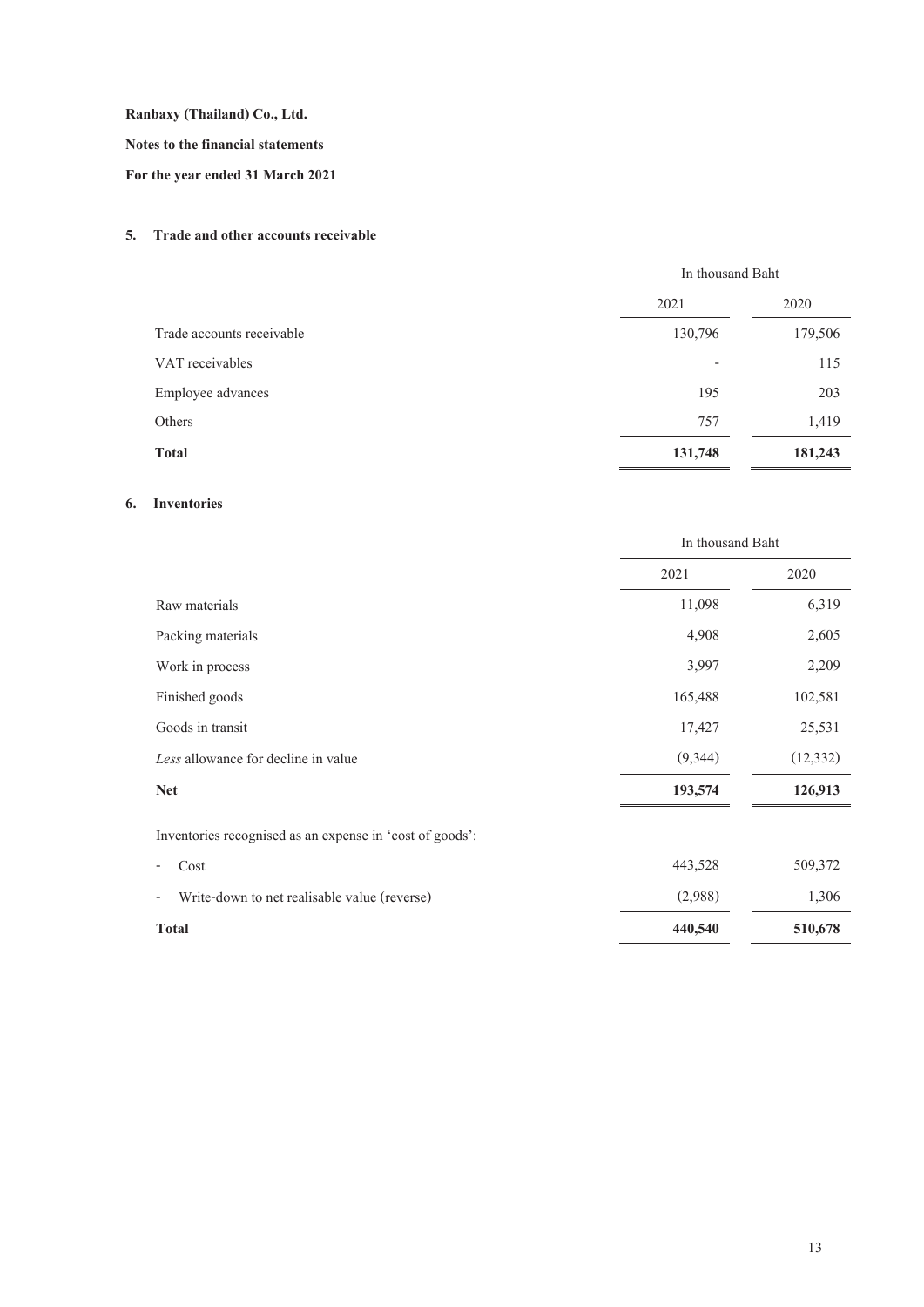Ranbaxy (Thailand) Co., Ltd. **Ranbaxy (Thailand) Co., Ltd.** 

Notes to the financial statements **Notes to the financial statements** 

For the year ended 31 March 2021 **For the year ended 31 March 2021** 

# 7. Leasehold improvements and equipment **7. Leasehold improvements andequipment**

|                                   |                        |                  | In thousand Baht       |                        |         |
|-----------------------------------|------------------------|------------------|------------------------|------------------------|---------|
|                                   | Computers              | Office equipment | Furniture and fixtures | Leasehold improvements | Total   |
| Cost                              |                        |                  |                        |                        |         |
| At 1 April 2019                   | 2,829                  | 371              | 1,097                  | 2,234                  | 6,531   |
| Addition                          |                        | 88               | 185                    | 2,904                  | 3,178   |
| Disposals                         |                        | (147)            |                        |                        | (147)   |
| Write-off                         | ı                      | $\odot$          | $\bigoplus$            | (1,984)                | (1,991) |
| At 31 March 2020 and 1 April 2020 | 2,830                  | 306              | 1,281                  | 3,154                  | 7,571   |
| Addition                          | O                      |                  |                        |                        | 119     |
| Disposals                         | (235)                  | ı                | ı                      | ı                      | (235)   |
| At 31 March 2021                  | $\overline{4}$<br>2,71 | 306              | 1,281                  | 3,154                  | 7,455   |
|                                   |                        |                  |                        |                        |         |

14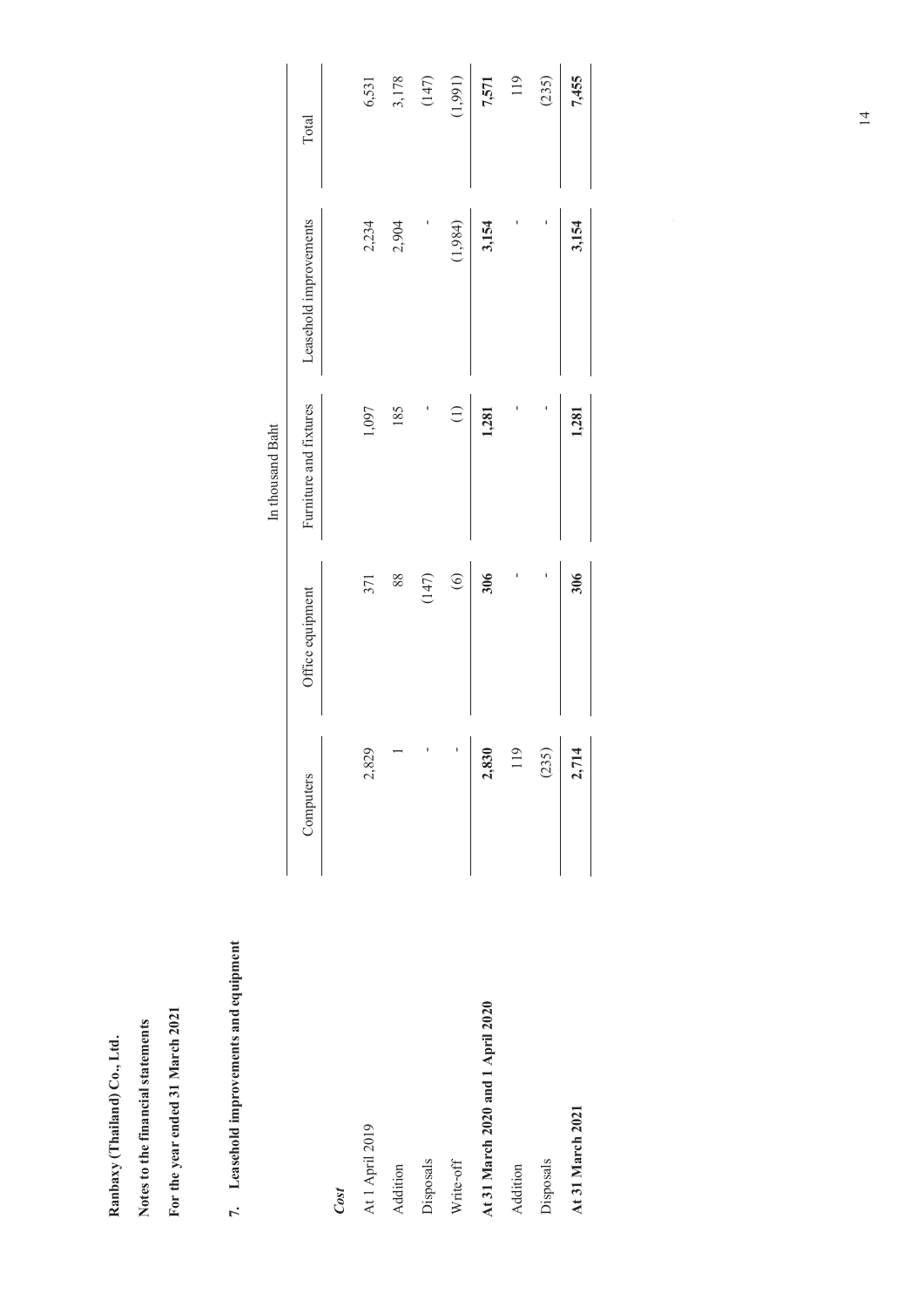|                                   |                 |                  | In thousand Baht       |              |         |
|-----------------------------------|-----------------|------------------|------------------------|--------------|---------|
|                                   |                 |                  |                        | Leasehold    |         |
|                                   | Computers       | Office equipment | Furniture and fixtures | improvements | Total   |
| Accumulated depreciation          |                 |                  |                        |              |         |
| At 1 April 2019                   | 1,946           | 269              | 568                    | 2,051        | 4,834   |
| Depreciation charge for the year  | 777             | 47               | 230                    | 505          | 1,559   |
| Disposals                         | ı               | (105)            | I                      |              | (105)   |
| Write-off                         | ı               | $\circledcirc$   | $\ominus$              | (1,984)      | (1,991) |
| At 31 March 2020 and 1 April 2020 | 2,723           | 205              | 797                    | 572          | 4,297   |
| Depreciation charge for the year  | <b>120</b>      | 32               | 256                    | 968          | 1,376   |
| Disposals                         | (235)           | I                | ı                      | $\mathbf{I}$ | (235)   |
| At 31 March 2021                  | 2,608           | 237              | 1,053                  | 1,540        | 5,438   |
| Net book value                    |                 |                  |                        |              |         |
| At 31 March 2020                  | <b>107</b>      | 101              | 484                    | 2,582        | 3,274   |
| At 31 March 2021                  | $\frac{106}{2}$ | 69               | 228<br>║               | 1,614        | 2,017   |
|                                   |                 |                  |                        |              |         |

Ranbaxy (Thailand) Co., Ltd. **Ranbaxy (Thailand) Co., Ltd.** 

Notes to the financial statements **Notes to the financial statements** 

**For the year ended 31 March 2021** 

For the year ended 31 March 2021

15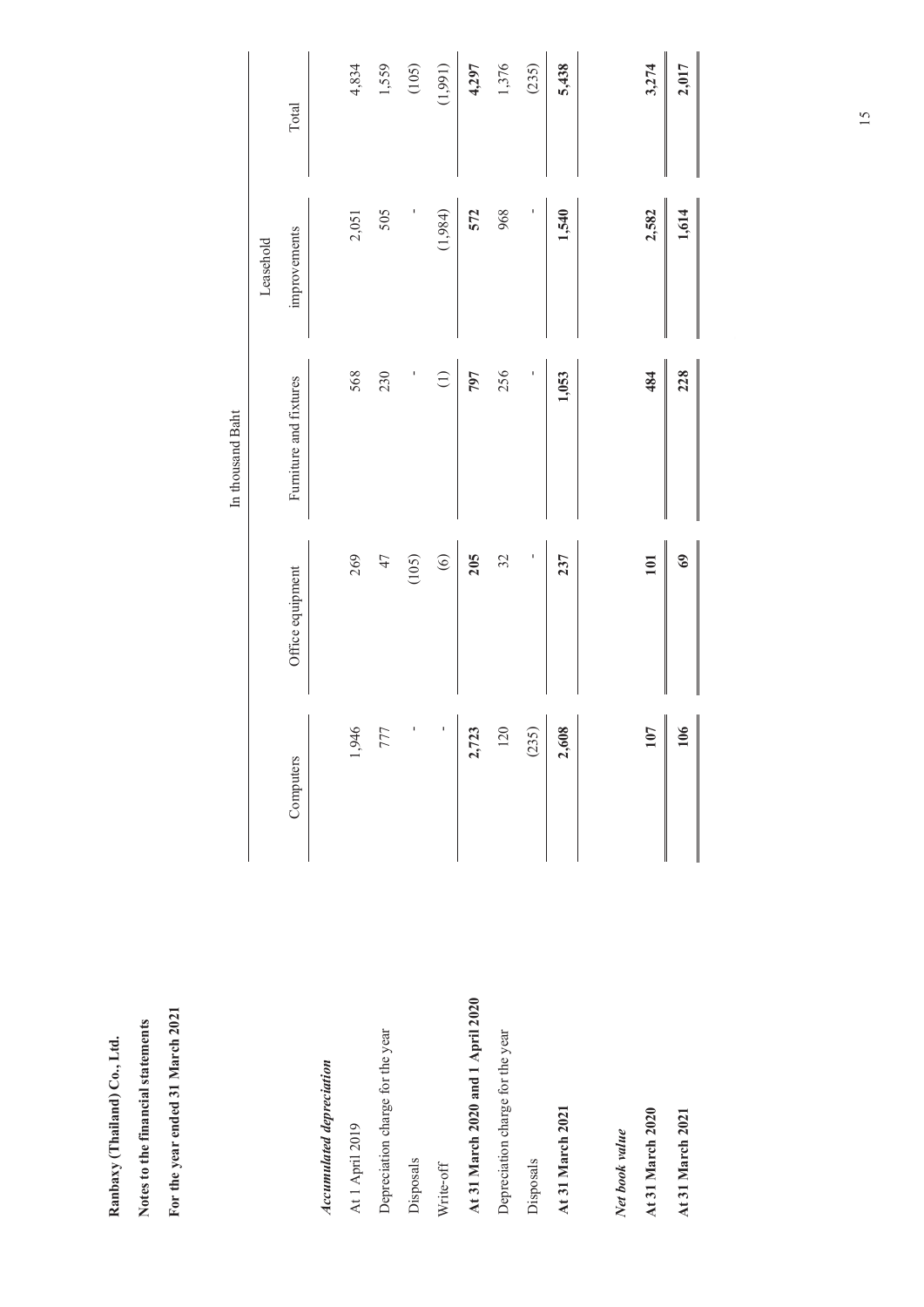Ranbaxy (Thailand) Co., Ltd. **Ranbaxy (Thailand) Co., Ltd.** 

For the year ended 31 March 2021 **For the year ended 31 March 2021** Notes to the financial statements **Notes to the financial statements** 

8. Intangible assets **8. Intangible assets**

|                                   |                     |                  | In thousand Baht |          |         |
|-----------------------------------|---------------------|------------------|------------------|----------|---------|
|                                   | Distributor license | Software license | Trademark        | Goodwill | Total   |
| Cost                              |                     |                  |                  |          |         |
| At 1 April 2019                   | 17,971              | 391              | 48,680           | 99,280   | 166,322 |
| Additions                         | I                   | 74               | I                | I        | 74      |
| At 31 March 2020 and 1 April 2020 | 17,971              | 465              | 48,680           | 99,280   | 166,396 |
| Additions                         | 212                 |                  |                  |          | 212     |
| At 31 March 2021                  | 18,183              | 465              | 48,680           | 99,280   | 166,608 |
| Accumulated amortisation          |                     |                  |                  |          |         |
| At 1 April 2019                   | 10,463              | 313              | 14,569           | 26,885   | 52,230  |
| Amortisation charge for the year  | 3,594               | 99               | 4,868            | 9,928    | 18,489  |
| At 31 March 2020 and 1 April 2020 | 14,057              | 412              | 19,437           | 36,813   | 70,719  |
| Amortisation charge for the year  | 3,610               | 26               | 4,868            | 9,928    | 18,432  |
| At 31 March 2021                  | 17,667              | 438              | 24,305           | 46,741   | 89,151  |
| Net book value                    |                     |                  |                  |          |         |
| At 31 March 2020                  | 3,914               | 53               | 29,243           | 62,467   | 95,677  |
| At 31 March 2021                  | 516                 | 27               | 24,375           | 52,539   | 77,457  |
|                                   |                     |                  |                  |          |         |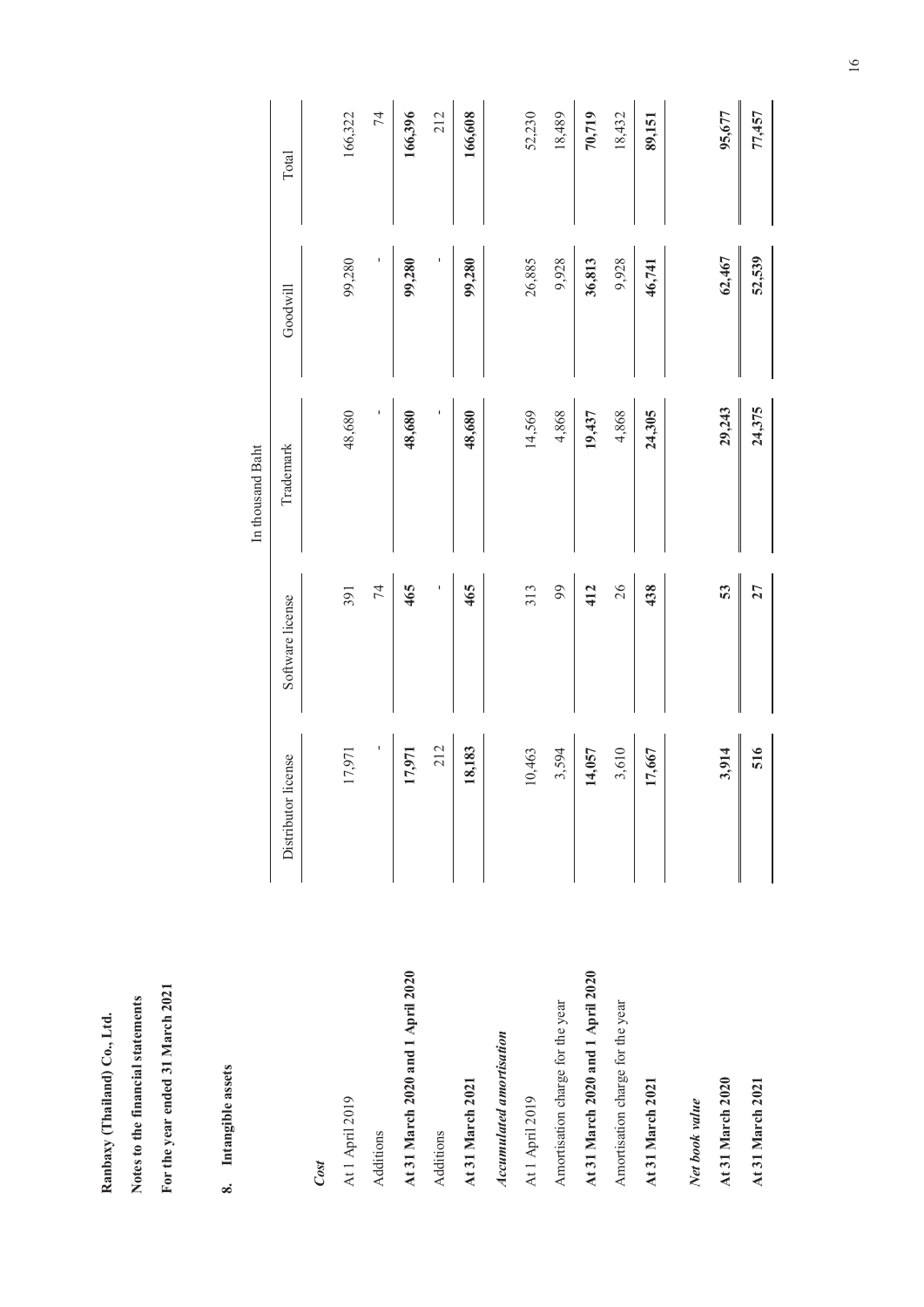**Notes to the financial statements** 

**For the year ended 31 March 2021**

#### **9. Trade and other accounts payable**

|                                  | In thousand Baht |         |
|----------------------------------|------------------|---------|
|                                  | 2021             | 2020    |
| Trade accounts payable           | 250,168          | 204,809 |
| Other payables                   | 2,719            | 1,624   |
| Provision for inventories return | 4,689            | 8,817   |
| Accrued expenses                 | 11,299           | 13,930  |
| <b>Total</b>                     | 268,875          | 229,180 |

#### **10. Employee benefit obligations**

The Company operates a defined benefit plan based on the requirement of Thai Labour Protection Act B.E. 2562 (2019) to provide retirement benefits to employees based on pensionable remuneration and length of service. Accordingly, the Company had employee benefit obligations as follows:

|                                   | In thousand Baht |
|-----------------------------------|------------------|
| <b>At 1 April 2019</b>            | 13,337           |
| Paid                              | (2,002)          |
| Provisions used                   | (175)            |
| At 31 March 2020 and 1 April 2020 | 11,160           |
| Provisions made                   | 335              |
| <b>At 31 March 2021</b>           | 11,495           |
|                                   |                  |

#### **11. Long-term loans**

As at 31 March 2021, the Company has loan from a related company of Baht 110.30 million (USD 3.50 million) and bared interest rate of 3-months LIBOR+1% p.a. (2020: Baht 118.19 million equals USD 3.60 million). Such loan is unsecured.

# **12. Business Purchase**

In May 2016, the Company (RTH) entered into an agreement with Daiichi Sankyo (Thailand) Ltd. (DSTH) for Purchase of the Generics Business of DSTH in Thailand. The Business Purchase included the transfer of Marketing Authorisation of Generics Products and the entire Infrastructure, Inventory and other Assets and Liabilities relating to the Generic Business.